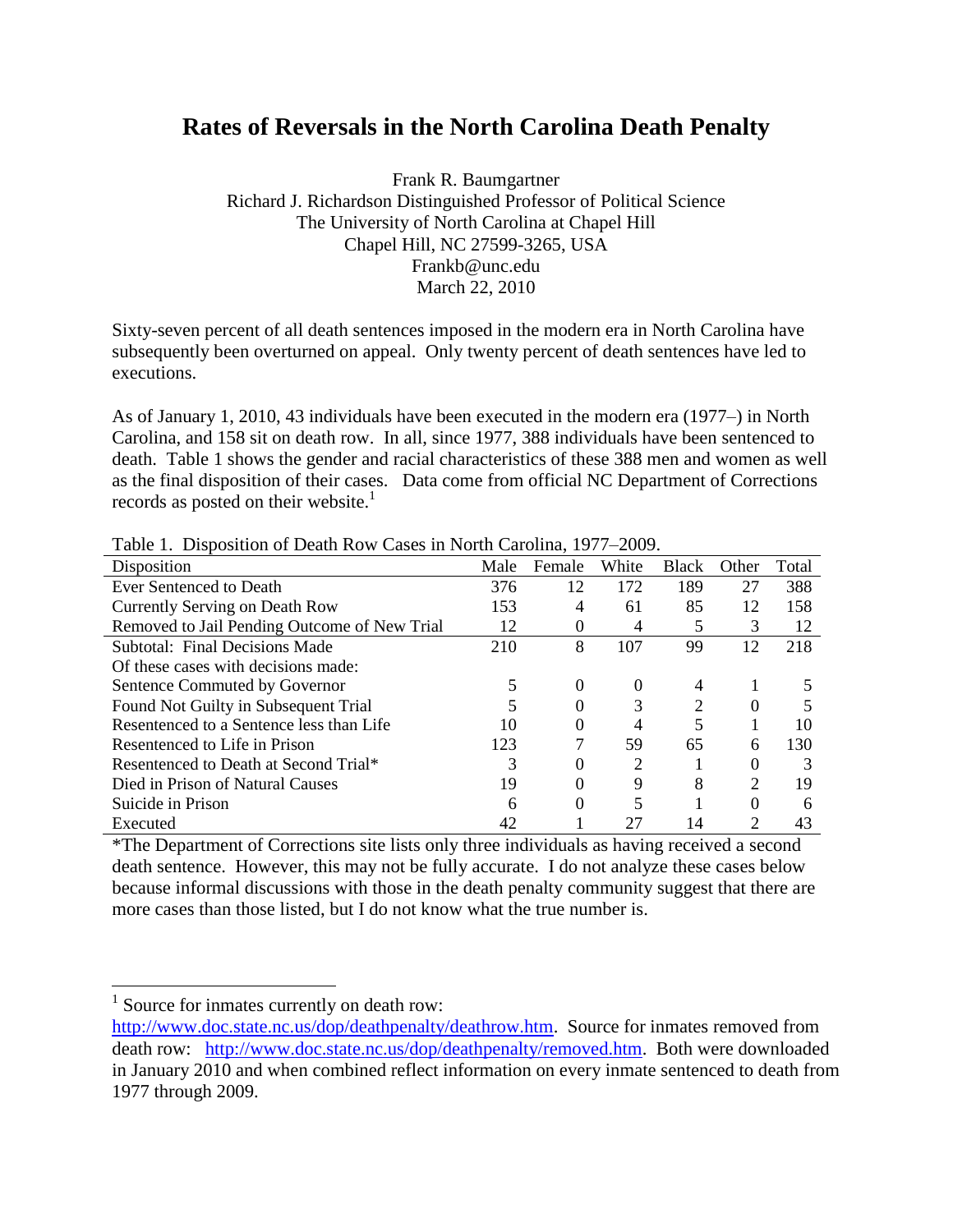### **Calculating Rates of Reversal of Death Sentences**

After a sentence of death, appeals continue and new trials are often ordered on the basis of appellate findings of flaws in the original trials of guilt or the separate penalty phase. Of the 388 inmates who have been sentenced to death in North Carolina, 158 remain on death row and 12 await new trials. (These 12 individuals may or may not return to death row depending on the results of their pending trials.) That leaves 218 cases where final decisions have been made. Of this group, Table 1 shows that 43 have been executed, 25 have died in prison (either by suicide or natural causes), and that the vast majority have had their sentences reduced. In fact, five were later found not guilty in their subsequent trial. Table 2 presents these cases as a percentage of the 218 cases in which final judicial dispositions have been made.

| Disposition                               | Male | Female   | White | <b>Black</b> | Other    | Total |
|-------------------------------------------|------|----------|-------|--------------|----------|-------|
| Sentence Commuted by Governor             |      |          |       |              | 8        |       |
| Found Not Guilty in Subsequent Trial      |      | $\theta$ | 3     |              | O        |       |
| Resentenced to a Sentence less than Life  |      | 0        | 4     |              | 8        |       |
| Resentenced to Life in Prison             | 59   | 88       | 55    | 66           | 50       | 60    |
| Died in Prison of Natural Causes          | 9    | 0        | 8     | 8            | 17       | Q     |
| Suicide in Prison                         | 3    | 0        |       |              | $\theta$ |       |
| Executed                                  | 20   | 12       | 25    | 14           | 17       | 20    |
| Total %                                   | 100  | 100      | 100   | 100          | 100      | 100   |
| Total Cases Finally Disposed from Table 1 | 210  | 8        | 107   | 99           | 12       | 218   |
| Rate of Death Penalty Reversals           | 66   | 88       | 62    | 73           | 58       | 67    |

Table 2. Dispositions as a Percent of Disposed Cases

Note: Reversals are when the second trial leads to innocence or a penalty of less than death.

So far in the history of the modern use of the death penalty in North Carolina, and not counting those cases where the inmates remain on death row and we cannot therefore assess what the final outcome of their appeals may be, execution follows a death sentence only 20 percent of the time. By far the most likely outcome of a death sentence is a subsequent trial ending in a sentence of life in prison.

The largest study reporting on rates at which death sentences are overturned, conducted by James Liebman, Jeffrey Fagan, and Valerie West and covering 23 years of data in all available states, found a rate of 68 percent of reversal.<sup>2</sup> This is virtually identical to what is found here: Those subsequently found not guilty or resentenced to a penalty of life or less than life in prison, from Table 2, comprise 67 percent of the total cases.

A recent study by Phil Cook reviewing the cost of the death penalty in North Carolina suggested that the state could save \$11 million per year by doing away with the punishment.<sup>3</sup> Recognizing that just 20 percent of those sentenced to death are likely to be executed helps explain why the

 2 James S. Liebman, Jeffrey Fagan, and Valerie West, Error Rates in Capital Cases, 1973*–* 1995. Columbia University Law School, June 12, 2000. Available from: [http://www2.law.columbia.edu/instructionalservices/liebman/liebman\\_final.pdf.](http://www2.law.columbia.edu/instructionalservices/liebman/liebman_final.pdf)

<sup>&</sup>lt;sup>3</sup> Philip J. Cook, Potential Savings from Abolition of the Death Penalty in North Carolina. *American Law and Economics Review* 10 (December 11, 2009): 1*–*32.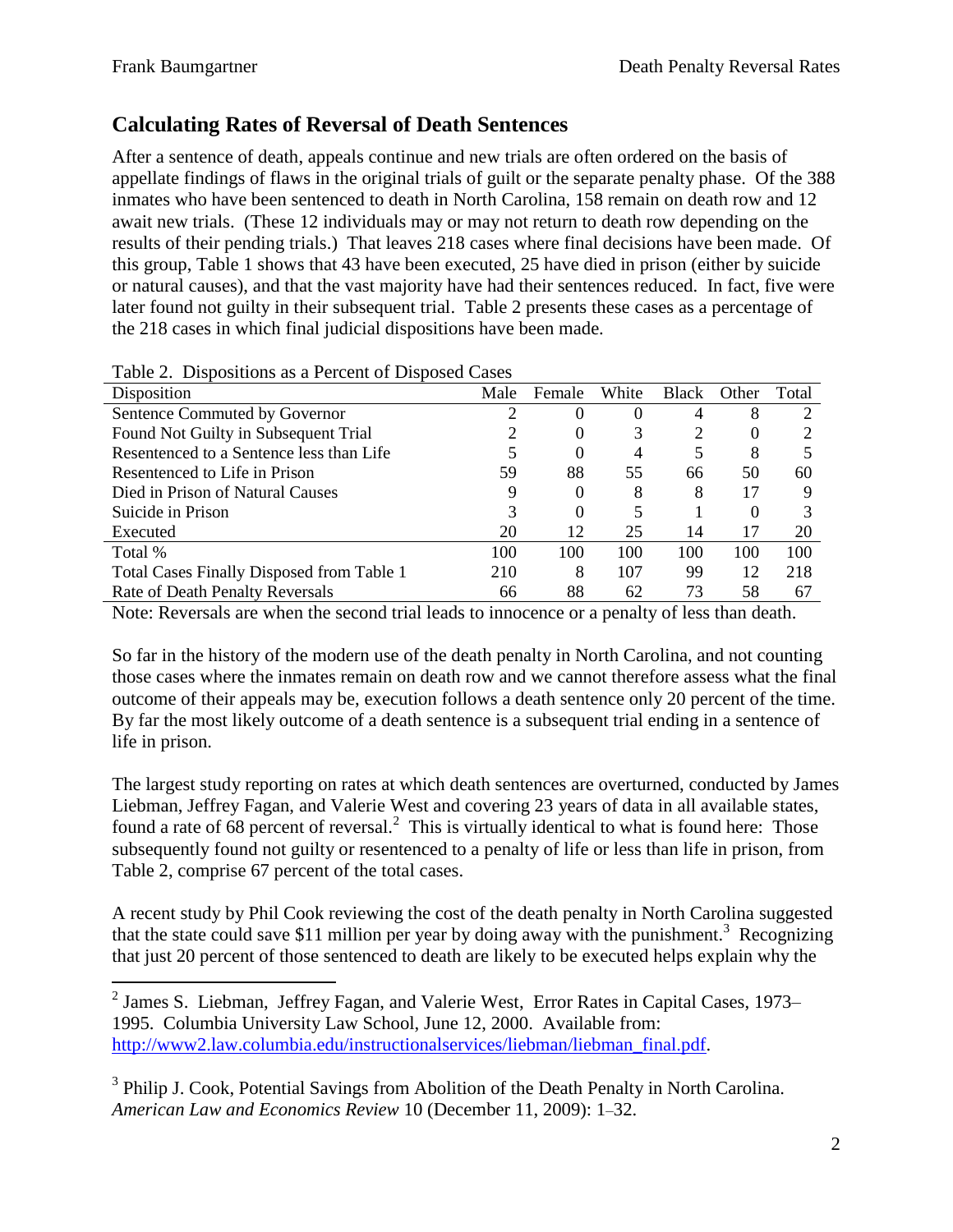system is so expensive. Capital trials are of course much more expensive than non-capital trials because they last longer, they include an entirely separate penalty phase, and greater resources are provided for the defense. The fact that the vast bulk of these trials are eventually overturned should give pause not only about the reliability of the process, but about its wastefulness as well. The process is wasteful in another way as well: it leads the family members of the victims of murders with a false assurance that closure will come. But if the vast majority of death sentences are in fact overturned, this would seem to produce needless torment. Prosecutors, judges, and other professionals involved in the process are aware of the general fact that most death sentences are eventually overturned, but family members are not likely to know this. They are in fact misled by the false assumption that any initial sentence of death is likely to be carried out; statistics show that in fact it is quite unlikely. It is hard to know what a family member might prefer in the case of their loved one's murder. But few would likely be happy with a process that leads to an initial death sentence, then its reversal.

Why are rates of reversal so high? Because substantial procedural errors plague highly emotional capital trials. Cases are not reversed and inmates guilty of vicious crimes do not find themselves sentenced to lesser penalty because of trivial errors or slight imperfections in their initial trials. Only substantial errors can cause a reversal, but these are found in approximately 67 percent of all the cases over the past 30 years in this state. We all know that no government institutions are perfect, but this rate of error, quite typical of the national average, is shocking indeed.

#### **Reversal Rates Pre and Post 1996**

Since the Leibman study was published in 2000, some have wondered whether rates of reversal might be lower after the passage of the Antiterrorism and Effective Death Penalty Act (AEDPA, 1996), which imposed time limits and other restrictions on habeas procedures for those on death row. Therefore, it is useful to compare the disposition of inmates having entered death row before and after April 1, 1996. Table 3 does this.

| Disposition                                  | Date of Entry to Death Row Compared<br>to April 1, 1996 |        |          |        | Total |
|----------------------------------------------|---------------------------------------------------------|--------|----------|--------|-------|
|                                              |                                                         |        |          |        |       |
|                                              | <b>Before</b>                                           |        | After    |        |       |
|                                              | N                                                       | $\% *$ | N        | $\% *$ |       |
| Ever Sentenced to Death                      | 242                                                     |        | 146      |        | 388   |
| Currently Serving on Death Row               | 60                                                      |        | 98       |        | 158   |
| Removed to Jail Pending Outcome of New Trial |                                                         |        | 8        |        | 12    |
| <b>Subtotal: Final Decisions Made</b>        | 178                                                     |        | 40       |        | 218   |
| Of these cases with decisions made:          |                                                         |        |          |        |       |
| Sentence Commuted by Governor                | 5                                                       | 3      | $\theta$ | 0      | 5     |
| Found Not Guilty in Subsequent Trial         |                                                         | 2      |          |        |       |
| Resentenced to a Sentence less than Life     | 6                                                       | 3      | 4        | 10     | 10    |
| Resentenced to Life in Prison                | 103                                                     | 58     | 27       | 68     | 130   |
| Died in Prison of Natural Causes             | 15                                                      | 8      | 4        | 10     | 19    |
| Suicide in Prison                            |                                                         | 3      |          | 3      | 6     |
| Executed                                     | 41                                                      | 23     | 2        | 5      | 43    |
| <b>Overall Reversal Rate</b>                 | 112                                                     | 63     | 33       | 83     | 43    |

Table 3. Disposition of Death Row Cases in North Carolina, 1977–2009.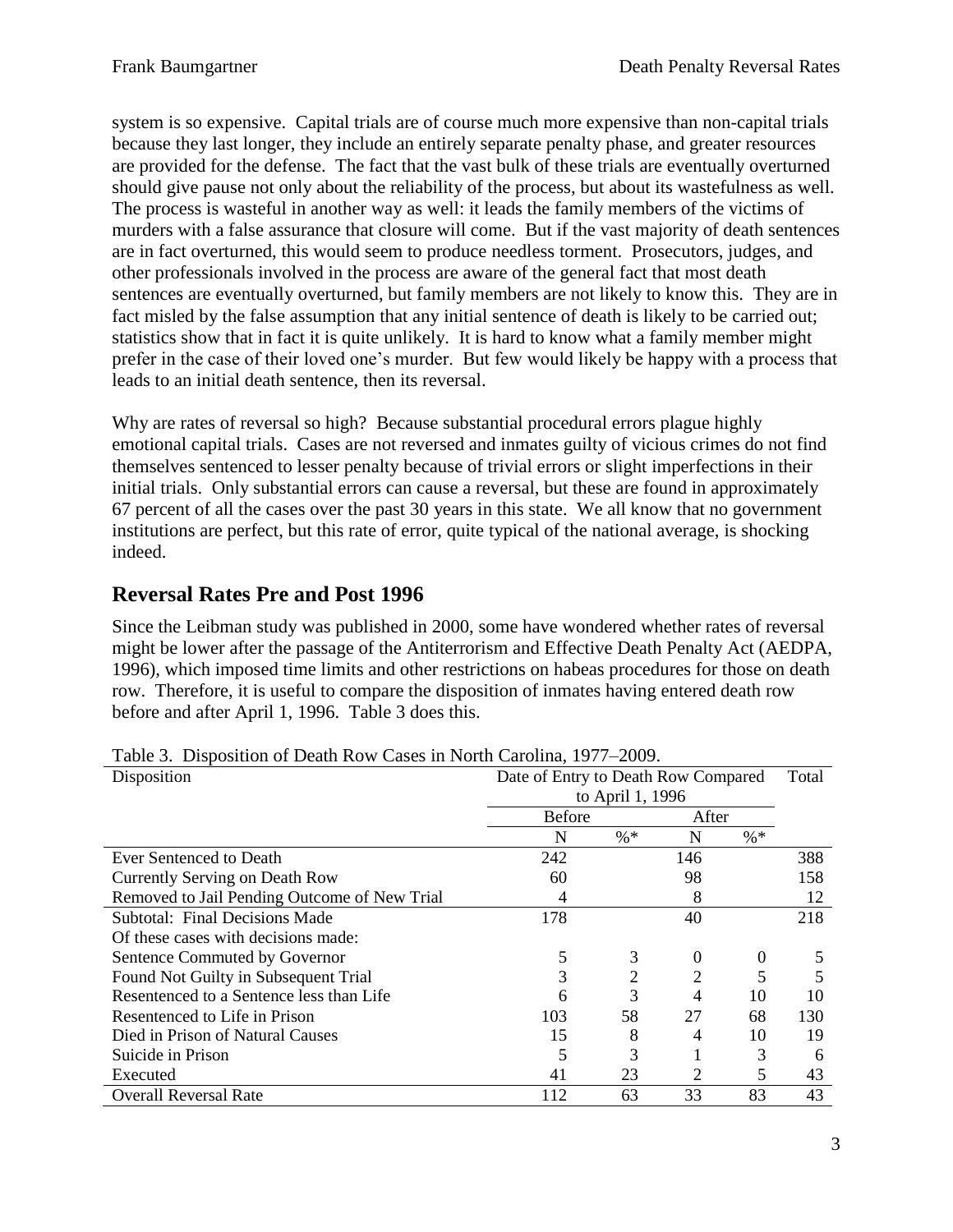\*Percentages are on the basis of those for whom final decisions have been made.

Table 2 showed the overall reversal rate to be 67 percent. For those sentenced to death after April 1, 1996, there is no movement toward a lower rate of reversal. It is important to note that only 40 cases out of 146 have reached a final disposition; it is possible that many of the 106 for whom a final disposition has not yet been reached will be executed. However, for those 40 where we can compare the rate of reversal with knowledge of the final outcome, the percentage of reversal is 83, as compared to 63 for those who were sentenced since before the implementation of the AEDPA in 1996.

#### **Amount of Time on Death Row**

Table 4 shows the period of time inmates have spent on death row. One inmate committed suicide after just 19 days on death row in 1977. Most serve considerably longer periods, including those who are eventually exonerated (7 years on average), who have their sentence commuted by the governor (8 years), or who receive a sentence less than death after a subsequent trial (5 years). Those executed range from 2 years 7 months to over 22 years on the row, with an average period of over ten years. Those currently serving have served an average of almost 9 years, with a range up to 24 years. Norris Taylor died in on death row in 2006 at the age of 61 after spending over 26 years on death row.

| Disposition                                  | Number     | <b>Years on Death Row</b> |      |       |
|----------------------------------------------|------------|---------------------------|------|-------|
|                                              | of Inmates | Mean                      | Min  | Max   |
| Ever Sentenced to Death                      | 388        | 8.80                      | 0.05 | 26.52 |
| Currently Serving on Death Row               | 158        | 11.85                     | 0.67 | 24.32 |
| Removed to Jail Pending Outcome of New Trial | 12         | 6.84                      | 1.48 | 16.09 |
| Sentence Commuted by Governor                | 5          | 8.03                      | 1.63 | 10.62 |
| Found Not Guilty in Subsequent Trial         | 5          | 7.06                      | 1.51 | 13.39 |
| Resentenced to a Sentence less than Life     | 10         | 5.42                      | 1.90 | 11.78 |
| Resentenced to Life in Prison                | 130        | 5.15                      | 0.98 | 25.93 |
| Died in Prison of Natural Causes             | 19         | 9.42                      | 2.92 | 26.52 |
| Suicide in Prison                            | 6          | 3.88                      | 0.05 | 11.17 |
| Executed                                     | 43         | 10.64                     | 2.59 | 22.45 |

Table 4. Time Spent on Death Row in North Carolina.

Years on death row is calculated from December 12, 2009.

This brief analysis has shown extremely high levels of reversals of death sentences in North Carolina across the modern period. Since enactment of the AEDPA in 1996 there has been no trend toward fewer reversals. Execution follows a death sentence only 20 percent of the time. Those who have been found not guilty served an average of over 7 years on death row, and those whose sentences have been reversed have served an average of over 5 years. When executions do occur, they typically are more than a decade after the initial death sentence.